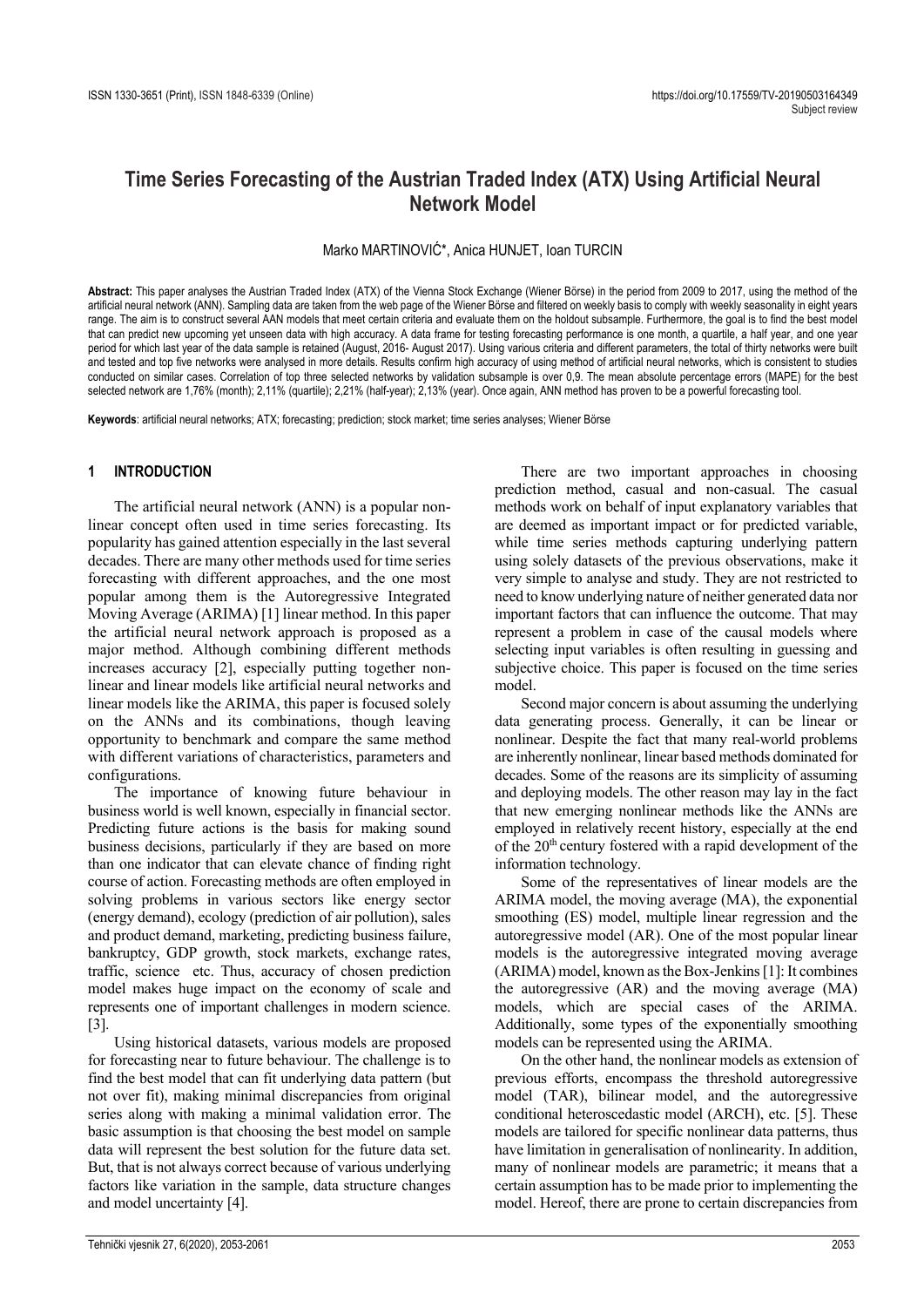optimal solution if real data characteristics do not match model assumptions.

One approach that can overcome those issues is the artificial neural network model, which is more flexible in assumptions, adaption and approximation. The ANNs represent the generalized nonparametric and nonlinear model and they will be used in further analysis to match and forecast ATX index price movement.

With regard to a previous research on ATX index, Haefke C. and Helmenstein C. used cointegration and Grager-causality analysis to construct linear models and feedforward artificial neural network to forecast Austrian Initial Public Offerings (IPO $X<sub>ATX</sub>$ ) based on relationship with Austrian Stock Market Index. The constructed model has shown better result than using classical approach such as moving average [6].

S. Chittenkopf et al. [7] used ANN models like mixture density network (MDN) to compare the performance of the volatility models to standard models. The results show the importance of long-term memory of the model for trading strategy.

In the paper Index forecasting and model selection [8], authors exploit the informational differences using various stock market index construction principles. They used one day ahead index forecast for buy or sell signal. Model is tested on Austrian Traded Index using stocks included in it. Prediction was made using standard econometric methods and feed forward neural networks.

#### **2 ARTIFICIAL NEURAL NETWORK METHODOLOGY**

An artificial neural network is a relatively new concept with regard to classical statistic methods [9] and it has been widely used in the business and science. Artificial neural networks represent nonlinear approach, which does not require any strict prior assumption of underlying data form nor of the kind of linearity of analysed sample. Regardless of its inherent nonlinear nature, the ANN can also successfully cope with linear problems. ANNs have very accurate approximation possibilities that can fit a broad set of problems.

Forecast models can be characterised by their variance and a bias. The variance represents how much model is able to adapt to dataset generated from the same static data source, or how much it is prone to changing due to change of variance. It means, how much model is stable and reliable. On the other side, the bias represents system error incorporated by choosing a certain pre-specified model. This is very important in the case of parametric models, where assumptions about underlying data process have to be made before implementing the model. Other issue is, what happened if the data structure changed over time. It means, how much model is flexible. For instance, if the data generated process changes over time, a static pre-specified parametric model will have higher bias. Preferred model characteristics are low bias and low variance, but those two are typically exclusive. With more stable model it becomes more static, and with more flexible model, the variance is arising.

The ANN represents a flexible and robust model that can easily adapt to various data patterns. But over designing (like big number of hidden nodes, and recurrent connections) can impose certain disadvantages. Overfitting is common in complex systems, where too many parameters are included. Therefore, the variance of data sample is embedded in the model design, which is not preferred. So, the best practice is to find a balance between the model bias and the model variance.

In addition, a neural network is an implicit model, it means that it cannot be nicely and explicitly explained and it behaves more like a "black box" driven by input data. An advantage of using such approach is the possibilities for capturing nonlinearity in data patterns without assumption of "nature" of the data; also, it has universal functional approximation possibilities.

The idea for ANNs comes from analogy with human brain, biological neurons and their wiring.

Though human brain is very complex, the artificial neural networks are much simpler. The main unit-neuron (perceptron) is a simple computing unit which has major function to proceed input signal into processed output. The network is organised in the interconnected layers.

Neural networks differ by their characteristics and design. There are many types of ANNs today, but ones of the most used for time series prediction problems are the feedforward networks. In this paper, three-layer feedforward fully connected neural networks with one output neuron and backpropagation learning algorithm [10] will be used. Feedforward networks (multilayer perceptron) process signal in just one direction, from input to output, without any back connection. They are very simple in design (especially in three-layer case) but very powerful in solving nonlinear problems.

The three-layer feedforward network for time series analyses uses previous observations as input points. Usually, one output neuron is used as one-step-ahead forecast. The number of output neurons can vary for multi-step-ahead approach, where more than one output neuron is used. First layer of the network acts as input layer, the second is the layer of hidden nodes (hidden layer), and the third layer represents output layer. Layers are usually full-connected, which means that each neuron from previous layer has a connection with all nodes in the current layer. Neuron calculates trivial function as the sum of multiple inputs and connection weights, and afterwards, that value is transformed by nonlinear activation function. Usually, the activation function for multilayer perceptron is a logit or sigmoid-function as special case Eq. (2).

Three-layer perceptron can be represented with mathematical expression Eq. (1).

$$
y_t = w_0 + \sum_{j=1}^q w_j \varphi \left( w_{0j} + \sum_{i=1}^p w_{ij} y_{t-1} \right) + e_t \tag{1}
$$

where:

$$
\varphi(z) = \frac{1}{1 + e^{-z}}\tag{2}
$$

*φ -* is activation function, *p* - number of input neurons, *q* number of hidden neurons, *w* - connection weights.

According to specific case, these parameters have to be chosen wisely. While connection weights are results of the learning process, all others parameters are arbitrary. For the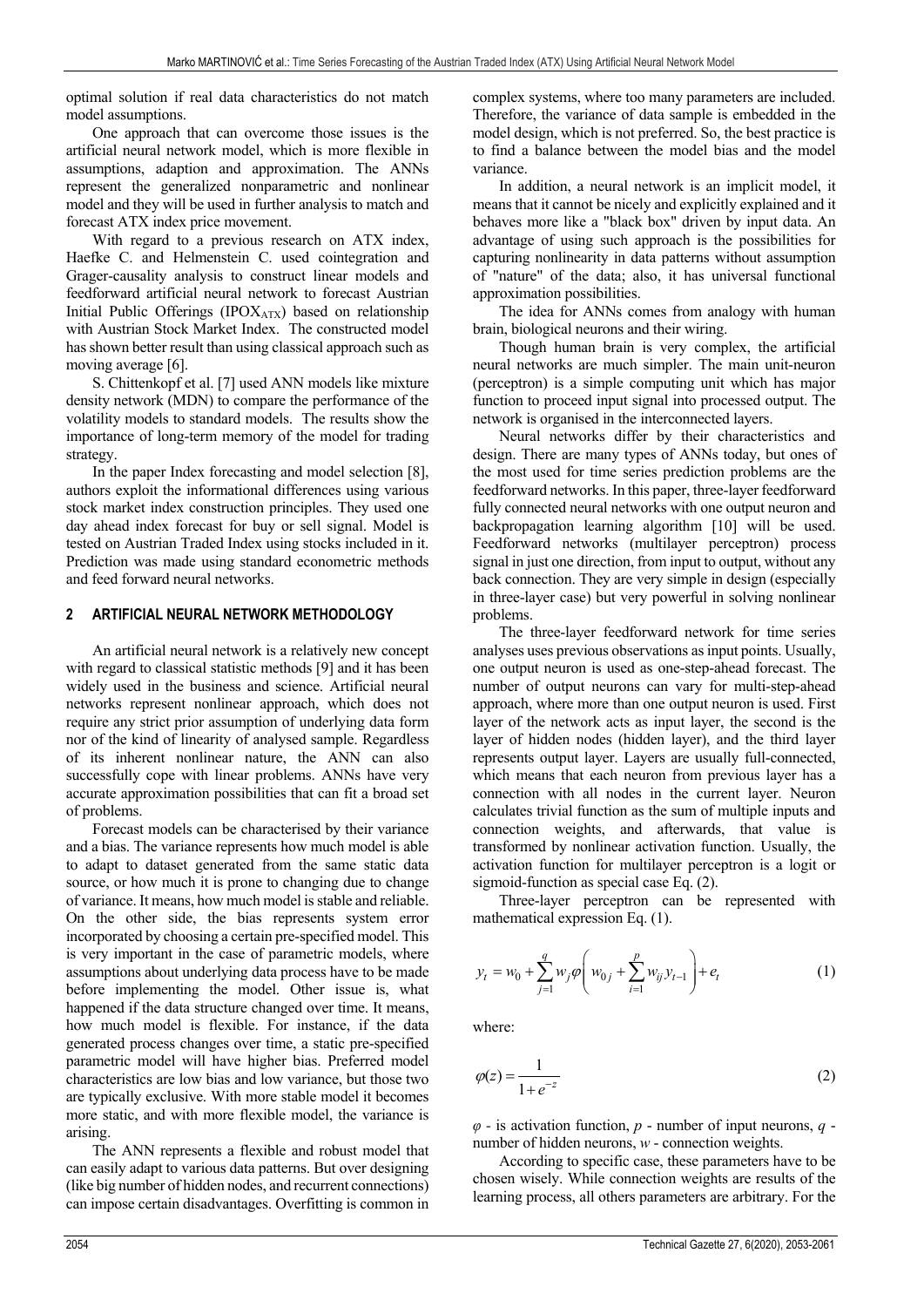activation or transition function the logit function is often used. Number of input neurons in the input layer represents the number of lagged observations (previous observations) and that parameter plays crucial role in the network design. The window of previous observations catches autocorrelation between adjacent data points. Another important parameter in the network design is number of hidden nodes. The hidden nodes are laid in the middle of the network and act as a network engine. Choosing the right number of hidden nodes can significantly improve network performance. If this number is too small, the network lacks the complexity for building sound model. However, if the number is too big, the network faces a problem of overfitting.

In designing the ANNs, there is no standard procedure in systematic and uniform approach, which can estimate exact values of network parameters that should be used. For time-series analysis prediction model, one output, several input and several hidden nodes are used, usually under a few dozen or more common under ten. Often, experimenting on the data sample is a guide for arbitrating parameters, which can often lead to a suboptimal solution.

Other parameters that should be taken in consideration are sample size and data splitting. It is commonly understood that the larger sample has advantage in building a good model, which makes sense, especially because of the need for further data division on training, validation and evaluation subsets. More observations mean more chances for better approximation of the underlying data structure. But on the other side, large data sets can suffer from unexpected changes of underlying data generated process, which can lead into a poor model design. Typical sample size is over 100 observations.

The data splitting is the next step toward designing the network. The sample can be divided into two subsets, insample data and out-sample data. The in-sample data is used for network training, while the out-sample data represent holdout-unseen data used for model evaluation. Splitting in those two sets is common in designing various linear and nonlinear models, but in the case of ANN, additional division is needed. The in-sample data is further split into a training set and a validation set. The training set is used for building networks, while the validation subsample has the purpose of selecting the best ones.

The out of sample or holdout sample represents real unseen data that were not included in the network building process. Purpose of the out-of-sample is to evaluate or find out how much new model fits real data, or how much learning process is successfully accomplished.

The core of the learning process is gained through the training sample; selection is made by the validation sample and finally, model evaluation is done by the out of sample data. One more arbitrary parameter is how to split those sample sets. Although there is no exact standard framework for that, most literature suggests that the majority of the sample is dedicated for learning purpose, about 70% to 90%, and the rest is reserved for the model evaluation. Determining an appropriate ratio is often the product of experimentation on the original sample. For the ANNs, further division of the in-sample data is needed.

After determination of right parameters and prior to building a new model, input data has to be additionally processed. A neural network is only good as its input data. An original sample has to be processed or transformed into more suitable form, including data normalisation, deseasonalization and detrending [4]. A neural network is especially sensitive on data variation, because autoregressive learning process totally relies on input data, thus more uniform input is advisable.

Network connection weights are variables that have to be gained from the training process. There are several training methods, but most widely used for multilayer perceptron are supervised learning methods called backpropagation. This algorithm gradually changes (descent) connection weights trying to find optimal solution, in other words minimise error between real and computed data values. Often, sum of squares is used for error function.

The error function can be seen as surface in the  $N + 1$ dimensional space, where the *N* represents the number of weights. Training algorithm is trying to find the minimal point on that surface. The gradient descent algorithms start from random point on error surface looking for direction with the largest incline and make a step toward that direction. Iterative process leads to minimal or sub minimal point. Thus, number of training process, with different random start point and network parameters are needed to find the global minimum. There are other efficient nonlinear optimisation methods like BFGS-Broyden-Fletcher-Goldfarb-Shanno or Scaled Conjugate Gradient algorithms which are shown as more efficient with less iteration and more precise, but they demand more computation power for the training process.

# **3 THE MODEL AND DATA**

Although it is known that in most cases there is no solution "best fit to all" that one method is superior over all possible scenarios, this paper is focused on the ANN as a sole method and on its combinations and variations.

### **3.1 The Data**

Research study traces the Austrian Traded Index (ATX) of the Vienna Stock Exchange (Wiener Börse). Data are taken from the Wiener Börse official web page dating from 01.02.1997 up to 08.08.2017.

The Austrian Traded Index (ATX) is a price index that contains blue chip, prime market Austrian enterprises listed on the Wiener Börse. Index is composed out of 20 constitutes with the maximum weight share of 20% for one company. Price is updated in the real time and the index is reviewed two times per year (March and September). The main criteria for selecting companies in the index are capitalisation and exchange trading volume. Per review, no more than three components may be changed. The index was launched on January 2, 1991, with base value of 1000. Today, top 5 shares make up more than 75% value of the index, with dominating banking sector and oil/gas industry.

The original downloaded data of the ATX index prices are on daily basis, which means, for every open trade day, there is one record with the following attributes: date, open price, high price, low price and price change (in percentages). For the purpose of this paper, data were transformed in the weekly time frame. In the literature, it is more common to refer to the weekly prices [11]. In addition, the weekly values are more suitable for spotting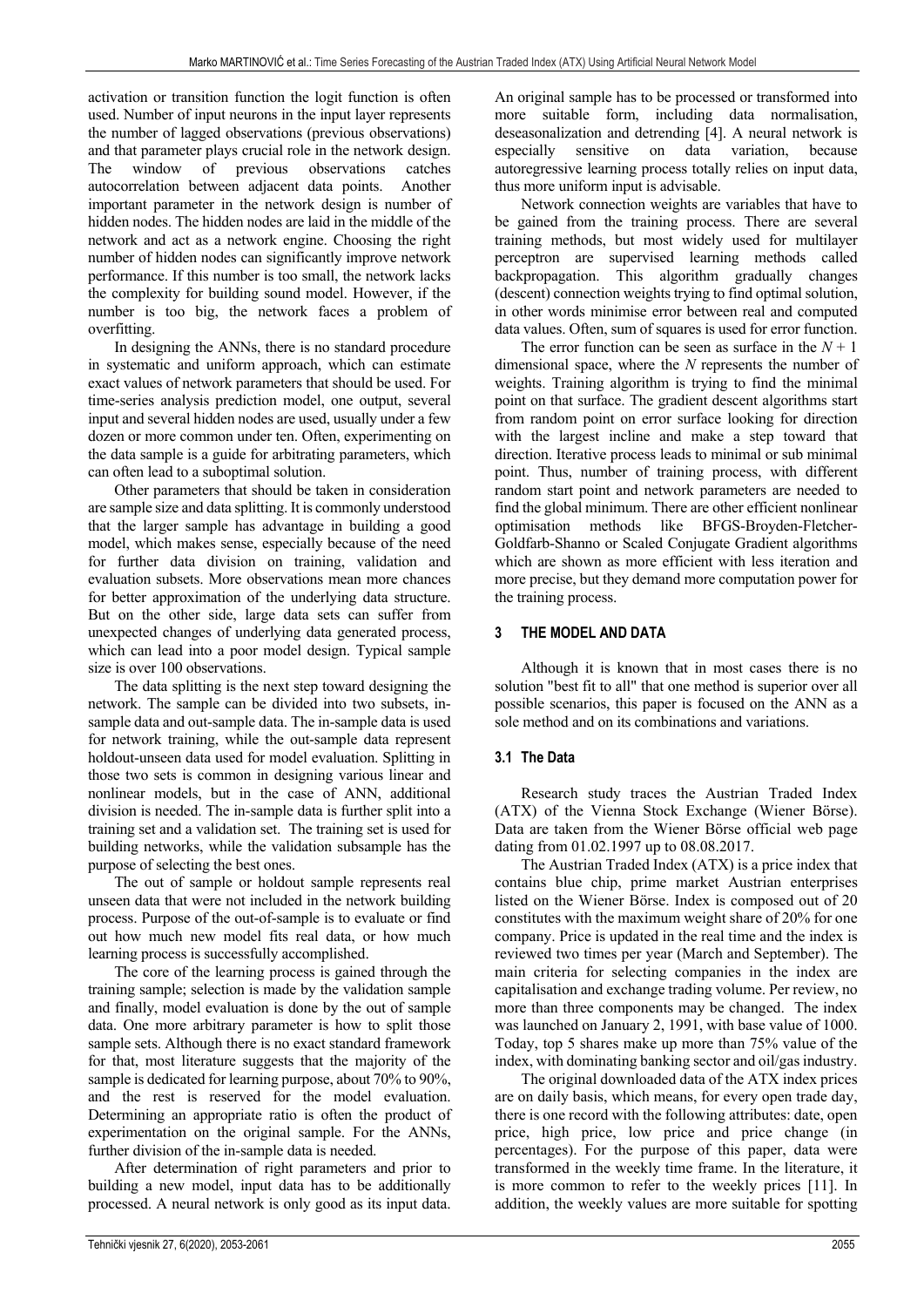the seasonality which is then used in further data processing.

For constructing a new model, only the records from the date 01.02.2009 onwards were considered, although older observations are available. The reason is to avoid effects of the global economic crisis, which significantly alters data structure in the period from the end of November 2007 to the beginning of February 2009. Total sample size of weekly prices counts 450 observations.



**Figure 1** ATX price from 1991 to 2017

The data on the left from the vertical line in Fig. 1 (point 2009) were ignored. On the right from the vertical line are the models sample data. From the figure it can be seen the surge and huge dropdown of the price as a result of the global economic crisis.

Such surges driven by the underlying changes of generated data process can raise an issue of overfitting, especially in the case of the ANNs.

Although the ANN is a robust model that can easily adapt to various situations without prior processing, more uniform structure is desirable for training. That can be achieved with data pre-processed, making prediction models more efficient and accurate.

Data pre-processing for the ANN can include data normalisation, deseasonalization (seasonal adjustment), detrending and transformation. Data transformation translates original values into the translated area (image) via transformation function. For forecasting purpose, often natural logarithmic function is used. The seasonal adjustment removes the seasonal pattern from the time series, makes it more applicable and convenient for building a model. Detrending removes the trend from the original series leaving clear data pattern. In this research, the seasonal adjustment and detrending were used.

There are different statistical methods and solutions developed by various institutions like the United States Census Bureau (X-ARIMA), Bank of Spain (TRAMO/SEATS) and others. The time series can be shown as a sum of the components Eq. (3).

In this paper, simple time series additive decomposition is used in Microsoft Excel tool [12, 13].

$$
Y_t = T_t + S_t + I_t \tag{3}
$$

Chosen period for seasonal adjustment is a week of the year, this is because data are presented on the weekly basis. Firstly, the ratio of moving averages (RMA) is calculated using the difference between original series and the central moving averages (52 values). Afterwards, the seasonal

indexes were calculated as normalised averages of the RMA for each week number and for each year in the relevant sample the adjusted seasonal indexes (ASI) are depicted in Fig. 2. From the figure (for example) can be seen that the difference between the week numbers 8 and 39 is more than 10%. Also, the first half of the year in average has higher values than the other half.



Using the adjusted seasonal indexes and the original data series the seasonal adjusted series (ASS) can be calculated. After determining  $S_t$  component from the equation Eq. (3), the trend has to be removed (Fig. 3).



Fig. 3 includes values that are engaged in the learning process, thus the last 54 observations were omitted. Despite the seasonal adjustments, some regularity still exists. Rather than using simple linear regression to make data more uniform, a polynomial regression is used. On the graph, dotted line represents the polynomial trend line of the fifth order which fits data with coefficient of determination  $R^2 = 0.52$ . Second alternative was simple linear trend line with  $R^2 = 0.02$ , and slope of 0,12, but it is not taken in consideration. The polynomial trend line coefficients are shown in Tab. 1.

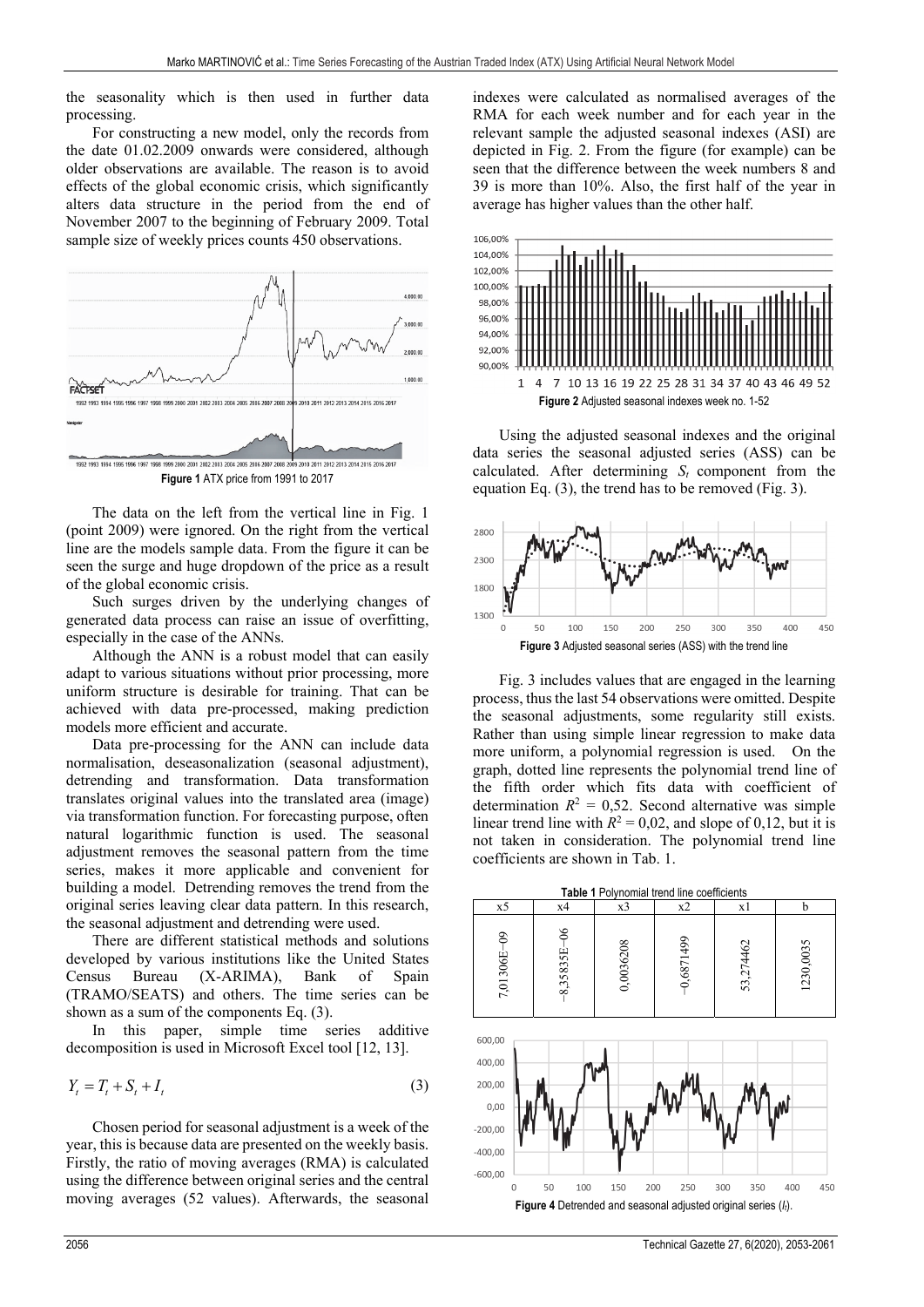From the formula Eq. (3), when trend *T* and seasonality *S* components are removed, what remains is  $I_t$  - uncaptured irregularity and error function (Fig. 4). That represents preprocessed data as input for creating the new models. In the figure, zero value (on *x*-axes) denotes start date of the sample (2.1.2009), and 450 denotes end date 8.8.2017. The last point in the graph is 396 (29.07.2016) and it is the last point in the subsample used for network building process.

# **3.2 The Model**

An artificial neural network model applied in this research is the three-layer perceptron, or three-layer feedforward neural network. Building and training were conducted using the StatSoft STATISTICA Automated Neural Network (SANN) data mining method. The automated procedure combines various parameters in the manner to find the best solution. The options that can be chosen are number range of hidden nodes, activation function (both for hidden and output layer), number of input nodes and number of networks to train and retain. The options set for this particular model are: number of hidden nodes is [2-12], number of input nodes 5, output node 1, activation functions are one from the set {identity, logistic, tanh and exponential}, number of networks to train and retain is 30; error function is sum of squares.

Number of input nodes is one of the most important parameters of network design. That number represents how many lagged observations model will consider in chunk. It catches data pattern by moving the window of input nodes through all training sample. Two variants were in consideration, the first is for the period of approximately one month (5 input nodes), and the other is for the period of one year (52 input nodes). Although both variants have certain advantages, in the literature more common is the use of a small number, so number 5 is finally applied. One output neuron is set. It can be interpreted as one ahead forecasting and it is also very common in use today.

Time series data are split in two major subsets, on the in-sample data (depicted in Fig. 4), and the out-of-sample or holdout sample. The holdout sample retains price observations which are not used in network building process, and represent unseen future values. Size of the insample data is 396, and size of the holdout sample is 52. Every observation represents a weekly price taken as last close price on the last trade day in the week. Usually it is Friday, but it can fall on Thursday or even on Wednesday in special cases (holidays). The idea is to keep unseen observations for a period of one year, which encompasses the last 52 weekly prices (5.8.2016 - 4.8.2017) in the set. Using these observations, evaluation of the selected model will be made. Additionally, the in-sample data is further split into training and validation subsets. Using the training subsample network is built and using the validation subsample, the best networks are selected. The validation subsample encompasses last 52 observations of the insample data (7.8.2015 - 29.7.2016). The training subsample contains all other values. Distribution of subsamples are: {344/52/52} out of total 448 units, or in percentage  $\{77\%/11,5\%/11,5\%}\$ , which is a typical ratio found in the literature.

The BFGS-Broyden-Fletcher-Goldfarb-Shanno is used as training algorithm-an iterative method of solving nonlinear optimisation problems. It is also called Quasi-Newton and it is a second order training algorithm with fast convergence. It demands more memory and processor power than basic gradient descent training algorithm like backpropagation method. This is due to calculating and storing Hessian Matrix.

In the building process, total of thirty networks were constructed and top five networks were analysed in more detail. Results (graphs, performance and errors) are presented in the time frames of one month, quarter, halfyear and on one-year basis.

## **4 RESULTS**

After running the automated neural network procedure, new networks were built with the following average characteristics (Tab. 2 and Tab. 3).

| Table 2 Average performance of 30, 5 and 1 top selected networks |             |             |             |  |  |  |
|------------------------------------------------------------------|-------------|-------------|-------------|--|--|--|
|                                                                  | Training    | Validation  | Evaluation  |  |  |  |
|                                                                  | performance | performance | performance |  |  |  |
| Top 1                                                            | 0.9427      | 0.8620      | 0.9156      |  |  |  |
| AVR5                                                             | 0.9415      | 0.8593      | 0.9074      |  |  |  |
| AVR <sub>30</sub>                                                | 0.9383      | 0,8545      | 0,8990      |  |  |  |

| Table 3 Average SOS error of 30, 5 and 1 top selected networks |         |         |         |  |  |  |
|----------------------------------------------------------------|---------|---------|---------|--|--|--|
| Validation error<br><b>Evaluation Error</b><br>Training error  |         |         |         |  |  |  |
| Top 1                                                          | 2370.71 | 1707.10 | 2664,35 |  |  |  |
| AVR5                                                           | 2419.60 | 1724.37 | 4155,00 |  |  |  |
| AVR30                                                          | 2556,50 | 1779.23 | 6544,75 |  |  |  |

Performance in the SANN tool represents correlation between real target data (model input) and predictions made by model (output). In theory, correlation coefficient is the value between −1 and −1, where 1 represents perfect match. For performance on the training set, correlation close or equal to 1 is not always a good sign. It may indicate the problem of overfitting or incorporating variance and random noise into the model which leads to poorer generalisation capabilities.

Tab. 3 shows aggregate performance of all trained networks, top 5 and the best one. First row refers to the best network, second row stands for averages of top 5 networks, and the last row calculates averages of all 30 built networks. The best selected network is not the best network (among those 30), but it is the best selected network by validation performance.

It can be seen that the performance on training subsample has slightly higher values than on the validation or evaluation performance. The average performance on the validation subsample shows the lowest value, but the evaluation results are again higher. It means that constructed models in general have better performance scores on the unseen data than on the in-sample data. Horizontally (in the third row Tab. 3), the difference in the performance averages of all trained networks between groups {training/validation, training/evaluation} is {8,9%, 4,2%}. In the case of the best selected network (first row Tab. 3) those numbers are {8,5%; 2,9%}. The difference of 2,9% indicates that efficiency of the holdout sample for the best selected network is just below 3% lower than the efficiency demonstrated on the training set. Also, there is no major deviation between the values in the same group. For example, in the validation column, the difference between the best selected network and the averages of all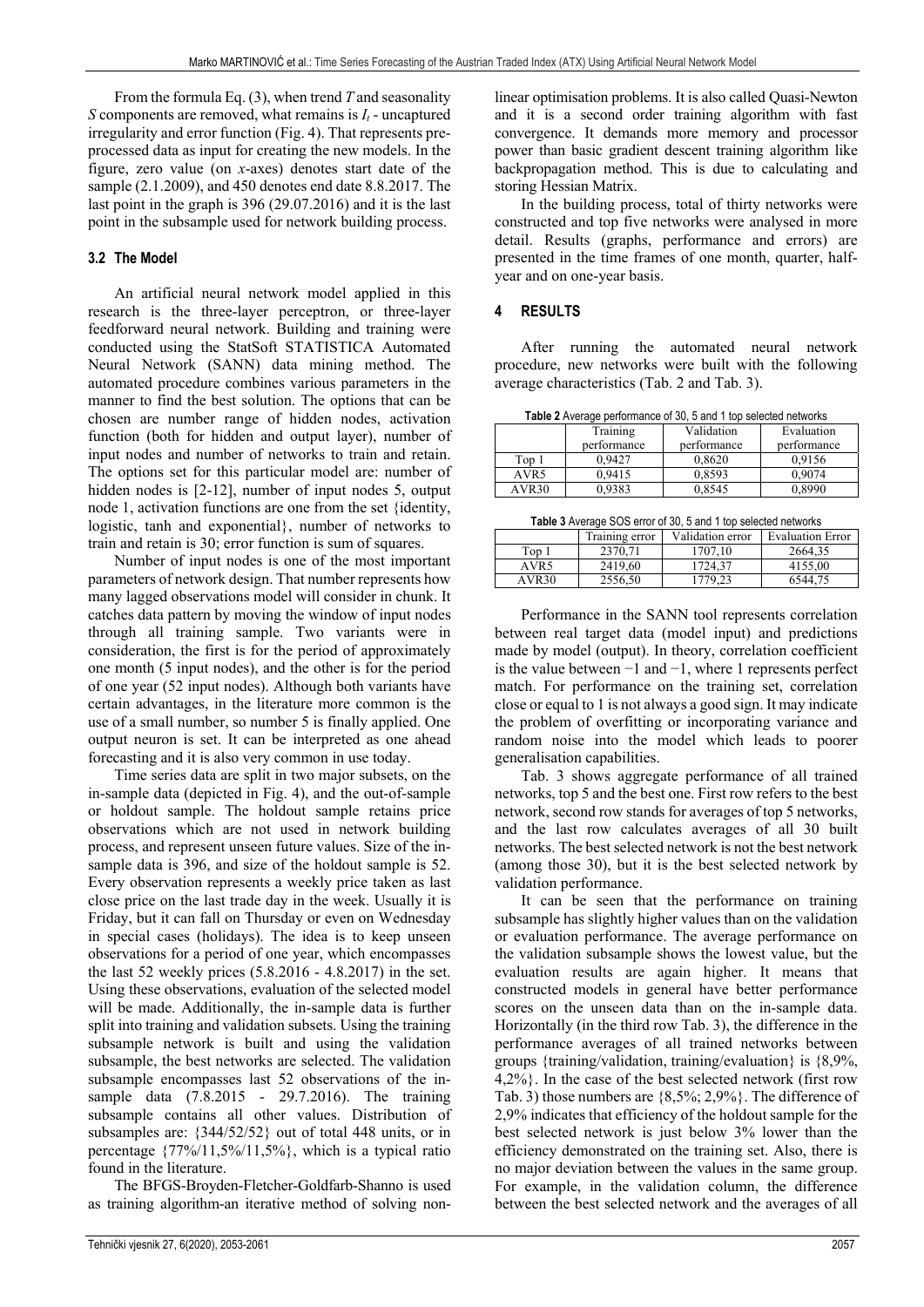trained networks is 0,87%. For the case of the evaluation set that difference is 1,8% and for the training set 0,47%.

The Sum of Squares (SOS) is used as an error function and the results in Tab. 3 indicate the lowest average error of the validation sample, while the evaluation sample has the biggest error value. Again, the differences of the averages of all networks (30), top 5 networks and the top performance network within same groups (training, validation, evaluation) are 7,3%, 4,1%, and 59,3%. The biggest difference in the error value is in the evaluation group.

It indicates that the error distribution of the evaluation group is widely dispersed, despite very narrow performance results (correlation). The SOS error with similar performance (correlation) can be imagined as a distance between parallel lines with similar patterns, dislocated from each other. With the greater distance the error is bigger. The difference of the average error between subsamples can be due to the difference of data characteristics included in the samples.

|  | Table 4 Data statistics of the sample |  |
|--|---------------------------------------|--|
|  |                                       |  |

| Datasets                        | ATX' (Target) |
|---------------------------------|---------------|
| Minimum (Train)                 | $-565,564$    |
| Maximum (Train)                 | 526,259       |
| Mean (Train)                    | $-1,622$      |
| Standard deviation (Train)      | 212,288       |
| Minimum (Validation)            | $-286,967$    |
| Maximum (Validation)            | 214,162       |
| Mean (Validation)               | 10,733        |
| Standard deviation (Validation) | 112,595       |
| Minimum (Evaulation)            | 96,570        |
| Maximum (Evaulation)            | 755,578       |
| Mean (Evaulation)               | 434,396       |
| Standard deviation (Evaulation) | 459.628       |

That can be noticed from Tab. 4, and in Fig. 5, where the range between maximum and minimum values in the validation set is the smallest, even smaller than in the training sample despite the fact that performance on the training sample shows better results. Also, from Fig. 5 can be seen that the training set has the shape closest to normal distribution. It is logical, because the train sample has over 7 times more observations than the remaining two sets.

The biggest deviation is in the evaluation sample. In absolute values, minimal deviation is in the validation group, but in percentages (deviation relatively to the range), the minimum is in the training set. Standard deviations (in the percentages) of the training, validation and evaluation groups relatively to range (max-min) are: {19,4%; 22,46%; 53,9%}. This unequal distribution can impose certain problems, thus more uniform data statistics across the groups are preferable. Strong deviation in the validation group is due to unexpected surge of the ATX price in the period of last observed year. Despite that fact, the proposed ANN models fit the problem very well.

The thirty trained models and original data series are plotted in Fig. 6. The solid arrow points to the group of networks (cluster) where the original series are located. Basically, it can be noticed that there are two major network clusters and one network that stands out from the rest. From Fig. 6 groups of networks can be easily noticed; the lowest cluster is marked with dotted arrow, the upper cluster (with solid line) and the anomaly network, above all of them.



395 405 410 415 420 425 430 435 440 445 450 455 390 400 **Figure 6** Predictions of all 30 trained networks

First 15 to 20 observations from the evaluation sample are pretty much in line for all networks. That can be interpreted as high forecast performance for the period of approximately first four months of observed period, before dispersion into clusters took place. Regardless of dispersion, very similar patterns (correlation) can be noticed in all cases. In addition, it can be noticed that the upper cluster, in which the original time-series is located, (solid arrow) has much more dense lines.

A benchmark method of grading network adequacy is the performance made on the evaluation subsample.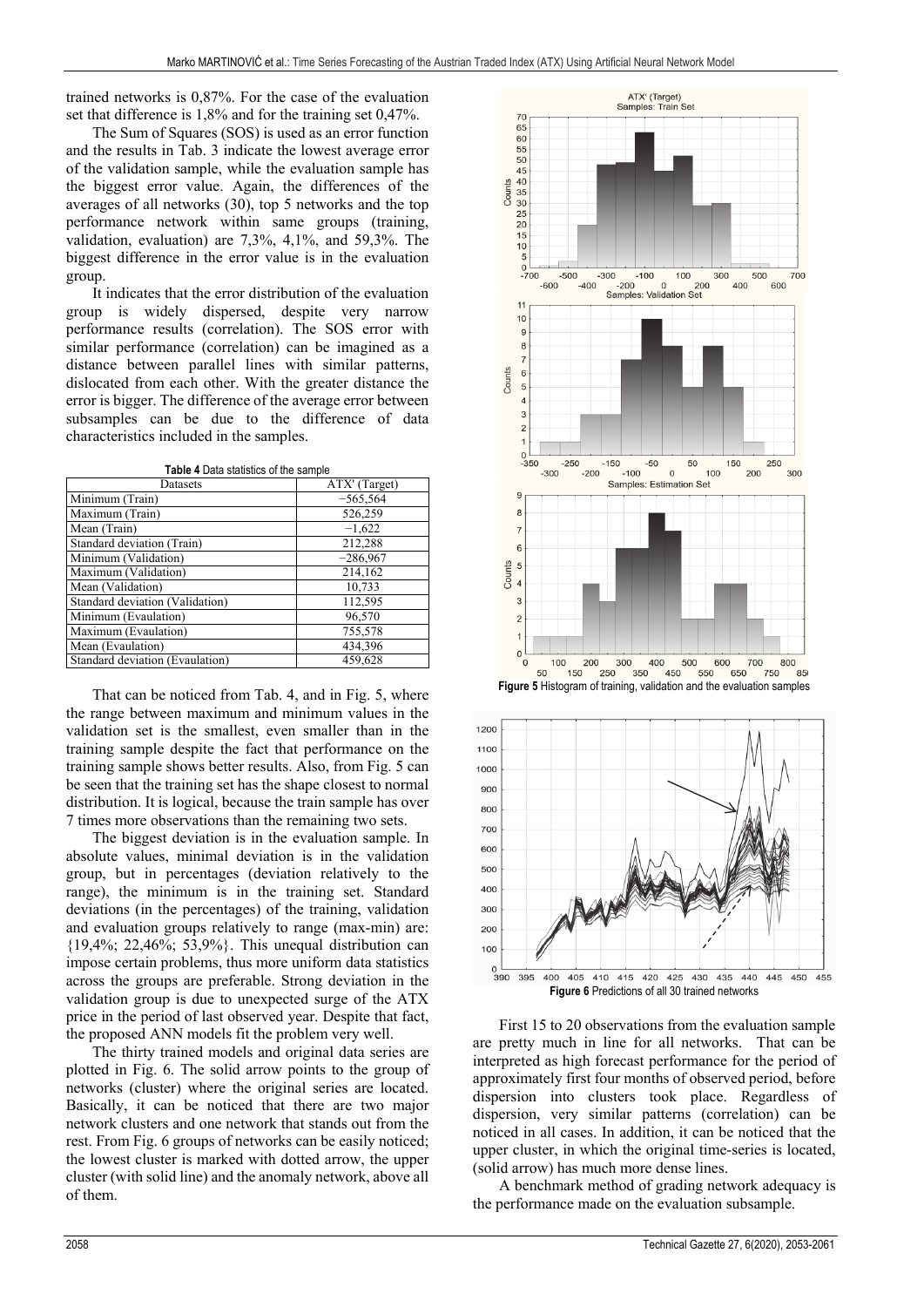The SANN uses a cross-validation procedure combining various numbers of parameters and suggesting new networks. In this first step, network configurations like connection weights are set. Along with that, the training was guided by using the validation subsample for fine tuning the previously set parameters. The validation sample is used as selector, to propose the best network/s. At the end, evaluation sample tells how good job has been done.

After generating thirty new models, the top 5 neural networks were listed in Tab. 5. All networks were sorted by validation performance column; thus, unseen data were not influencing final model selection.

| ID. | Configuration | Training<br>performance | Validation<br>performance | Evaluation<br>performance | Training<br>error | Validation<br>error | Evaluation<br>error | Learning<br>algorithm | Error<br>function | Activation<br>function<br>(hidden) | Activation<br>function<br>(output) |
|-----|---------------|-------------------------|---------------------------|---------------------------|-------------------|---------------------|---------------------|-----------------------|-------------------|------------------------------------|------------------------------------|
| 33  | MLP 5-3-1     | 0.942748                | 0.861987                  | 0.915584                  | 2370,709          | 1707.102            | 2664.35             | <b>BFGS 127</b>       | SOS               | Tanh                               | Exponential                        |
| 8   | MLP 5-5-1     | 0.942014                | 0.859308                  | 0.909845                  | 2400.361          | 1716.701            | 2935.67             | BFGS <sub>61</sub>    | SOS               | Exponential                        | Exponential                        |
|     | MLP 5-3-1     | 0.940490                | 0.858781                  | 0,918686                  | 2462,696          | 1729.497            | 3627.76             | BFGS 49               | SOS               | Exponential                        | Exponential                        |
| 15  | MLP 5-12-1    | 0.941676                | 0.858355                  | 0.897422                  | 2413.984          | 1709.037            | 5086.06             | BFGS 29               | <b>SOS</b>        | Exponential                        | Logistic                           |
| 10  | MLP 5-4-1     | 0.940783                | 0,857913                  | 0,895508                  | 2450.240          | 1759.531            | 6461.17             | BFGS 36               | <b>SOS</b>        | Exponential                        | Tanh                               |
| 28  | MLP 5-4-1     | 0.938771                | 0,852333                  | 0,928949                  | 2531,055          | 1763.481            | 2487.30             | BFGS 20               | <b>SOS</b>        | Identity                           | Identity                           |
|     | Max/Min       | 0,942748                | 0,861987                  | 0,928949                  | 2370,71           | 1707,10             | 2320,81             |                       |                   |                                    |                                    |

**Table 5** Performance and error rates of the top 5 trained models.

The validation performance closely follows the training and evaluation sets. The last row of Tab. 5 contains the best overall results of all networks for each category. The best value of the validation performance is of course in the first row, because the whole table is sorted by that column. A good indicator is that the best validated network is also the best trained network, but it is more likely expected, because both sets are included in the network building process. For evaluation group this is not true. The best models by evaluation performance (0,9289) even do not appear in the list of the top 5 networks. In the set of 25 remaining networks, the number of those with evaluation performance value over 0,9 is 15, and three networks have evaluation SOS error under 2450. That fact indicates a problem of selecting the best networks. The best selected network does not have to be the best network from the training set. The most accurate network is marked with ID28 (second last row) and it is on  $25<sup>th</sup>$  place out of 30 (sorted by validation performance). However, interesting thing is that network 28 does not have the lowest evaluation error despite the best performance grade.

In the second row of Tab. 5 are the network configurations. The configuration structure has three connected numbers, which indicate three layers in the multilayer perceptron architecture. First number represents the number of input nodes, second-the number of hidden nodes and finally number 1 in the last layer represents one output neuron for one ahead forecasting. In the crossvalidation SANN procedure, the range of hidden nodes is set between 2 and 12, but almost all top networks show that this number is below or equal to 5. From the top 5 results just one network has the configuration with a higher number of hidden neurons, in this case 12. According to the parsimony principle [2], if networks have similar performance, the one with simpler design has advantage over the complex one. Also, the smaller number of hidden nodes confirms that a simple network can be very powerful and outperform more complex counterparts. For the top several selected networks the exponential activation function dominates, but the best overall model has identity activation function.

In the next graph Fig. 7, top 5 networks are shown together with original series.

The original input time series ATX' line is marked with black dots and the best selected network is marked with a square. The ATX' represents the Austrian Traded Index after processing and preparing for model training. For calculating errors of models, back transitions to the original series (ATX) have to be made. Discrepancies in performance of the top 5 networks are due to classification in different cluster, mentioned earlier. Out of the top 5 selected networks, three of them can be put in the upper cluster (ID 33;  $8$ ; 11), and two in the lower one (ID 15, 10).



According to Fig 6, it can be seen that approximately half of the generated models are classified in the upper cluster and the other half in the lower. A similar ratio is found in the best 5 selected networks (3/2). Although the original ATX series dominates at the top of 5 models, there are several networks in its class whose values are on average above the original series.

However, it is not uncommon for the original series and model prediction to follow each other (below or above, depending on whether the trend is up or down) which is partially caused by lagging. It can be seen from numerous examples and previous research [5, 14, 15, 16]. One of the reasons is that the model using one-step input to predict one-step in advanced and the learning process of ANN can be explained as first order differential equation

$$
y(t+1) = y(t) + h \frac{dy}{dt}
$$
 (4)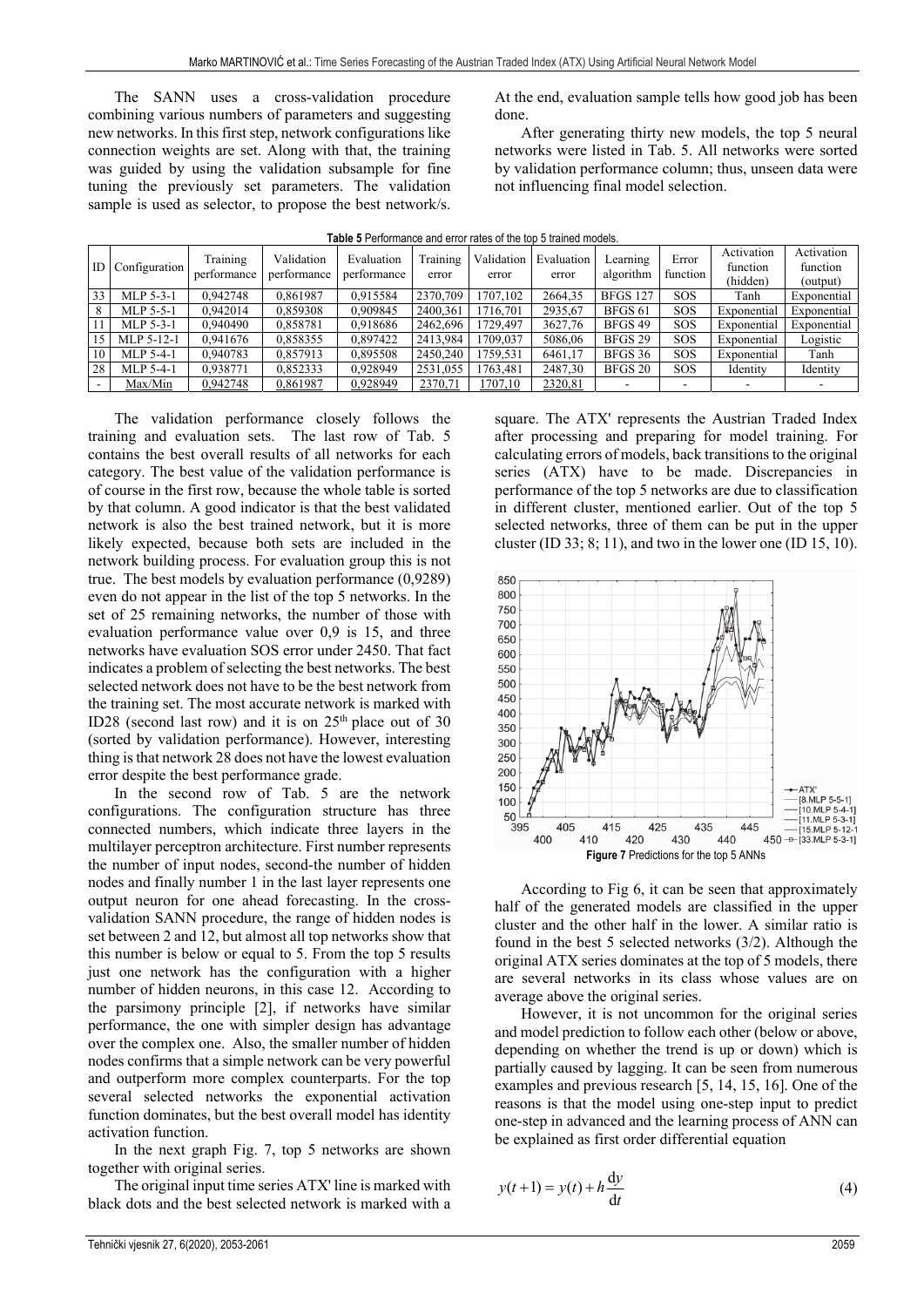

Finally, in Fig. 8, comparison between original series and the best selected model series (ID 33) is plotted. The original series ATX' has been drawn with dotted line, and model series with solid line. Prediction series line closely follows target data line. Fig. 8 forecast ATX price movement in the next 52 weeks or in the period of one year, based on the best selected network (ID 33) via validation sample.



On the other hand, Fig. 9 compares original series (dotted line) with predictions of the best model (ID 28, full line) found in training set. This model would not be taken in consideration, because it had a very poor validation performance. From Fig. 9 can be seen that both lines patterns are pretty much matched, thus the correlation results in the highest value in the set (0,92849).

| <b>Table 6</b> Error measures |  |
|-------------------------------|--|
|-------------------------------|--|

| Time period  | <b>MAD</b> | <b>MAD</b> | MSE     | <b>MSE</b> | <b>MAPE</b> | <b>MAPE</b> |
|--------------|------------|------------|---------|------------|-------------|-------------|
|              | ATX(28)    | ATX(33)    | ATX(28) | ATX(33)    | ATX(28)     | ATX(33)     |
| Month $(4)$  | 40.22      | 35.72      | 1714.36 | 1302.54    | 1.764%      | 1.571%      |
| Quarter (13) | 50.11      | 42.98      | 3500.89 | 2948.09    | 2,110%      | .812%       |
| Half $(26)$  | 54.92      | 51.45      | 4453.87 | 3993.32    | 2.209%      | 2,070%      |
| Year $(52)$  | 58,38      | 58.62      | 4952.48 | 5308.66    | 2.128%      | 2.123%      |

A good indicator of the model adequacy is the computed error on actual non-processed data, which measures how much predictions are close to real original data series. The ATX' series together with the prediction results have to be translated back in the original space by adding the trend and seasonality.

Error measures which are taken in consideration are MAD (Mean Absolute Deviation), MSE (Mean Squared Error) and MAPE (Mean Absolute Percentage Error). In Tab. 6 error values are shown for the best selected model (ID 33-highest validation performance) and the model with the best evaluation performance (ID 28). Errors were calculated for the period of one month (4 observations), quartile (13), half year (26) and year (53 observations). All types of errors increase their values with progressive time horizon, what is expected. Although model 33 has lower performance on the evaluation set than model 28, almost all error measures record better results for model 33, except for the case of one-year horizon, were errors are slightly in favour of the model 33. Overall lowest mean absolute percentage error is 1,57% for period of one month of the model 33.

### **5 CONCLUSIONS**

Despite the notable difference of data structure between the holdout subsample and the in-sample data, overall results confirm high accuracy of using the method of artificial neural networks. This paper shows various

combinations of constructed neural networks and their performances.

Future research can be directed in combining ANN with another method, especially linear one. Also modifying number of input and output nodes can additionally help to find more efficient solution.

### **6 REFERENCES**

- [1] Box, G. E. & Jenkins, G. M. (1976). Time series analysis. Forecasting and control. *In Holden-Day Series in Time Series Analysis, Revised ed., San Francisco: Holden-Day.*
- [2] Clemen, R. T. (1989). Combining forecasts: A review and annotated bibliography. *International journal of forecasting, 5*(4), 559-583. https://doi.org/10.1016/0169-2070(89)90012-5
- [3] Zhang, G. P. (Ed.). (2004*). Neural networks in business forecasting.* IGI global.
	- https://doi.org/10.4018/978-1-59140-176-6
- [4] Zhang, G. P. (2004). Business forecasting with artificial neural networks: An overview. In *Neural networks in business forecasting*, 1-22. https://doi.org/10.4018/978-1-59140-176-6.ch001
- [5] Zhang, G. P. (2003). Time series forecasting using a hybrid ARIMA and neural network model. *Neurocomputing, 50*,
- 159-175. https://doi.org/10.1016/S0925-2312(01)00702-0 [6] Haefke, C. & Helmenstein, C. (1996). Neural networks in the capital markets: An application to index forecasting.
- *Computational Economics*, *9*(1), 37-50. https://doi.org/10.1007/BF00115690 [7] Schittenkopf, C., Dorffner, G., & Dockner, E. J. (1998).
- Volatility prediction with mixture density networks. *In*